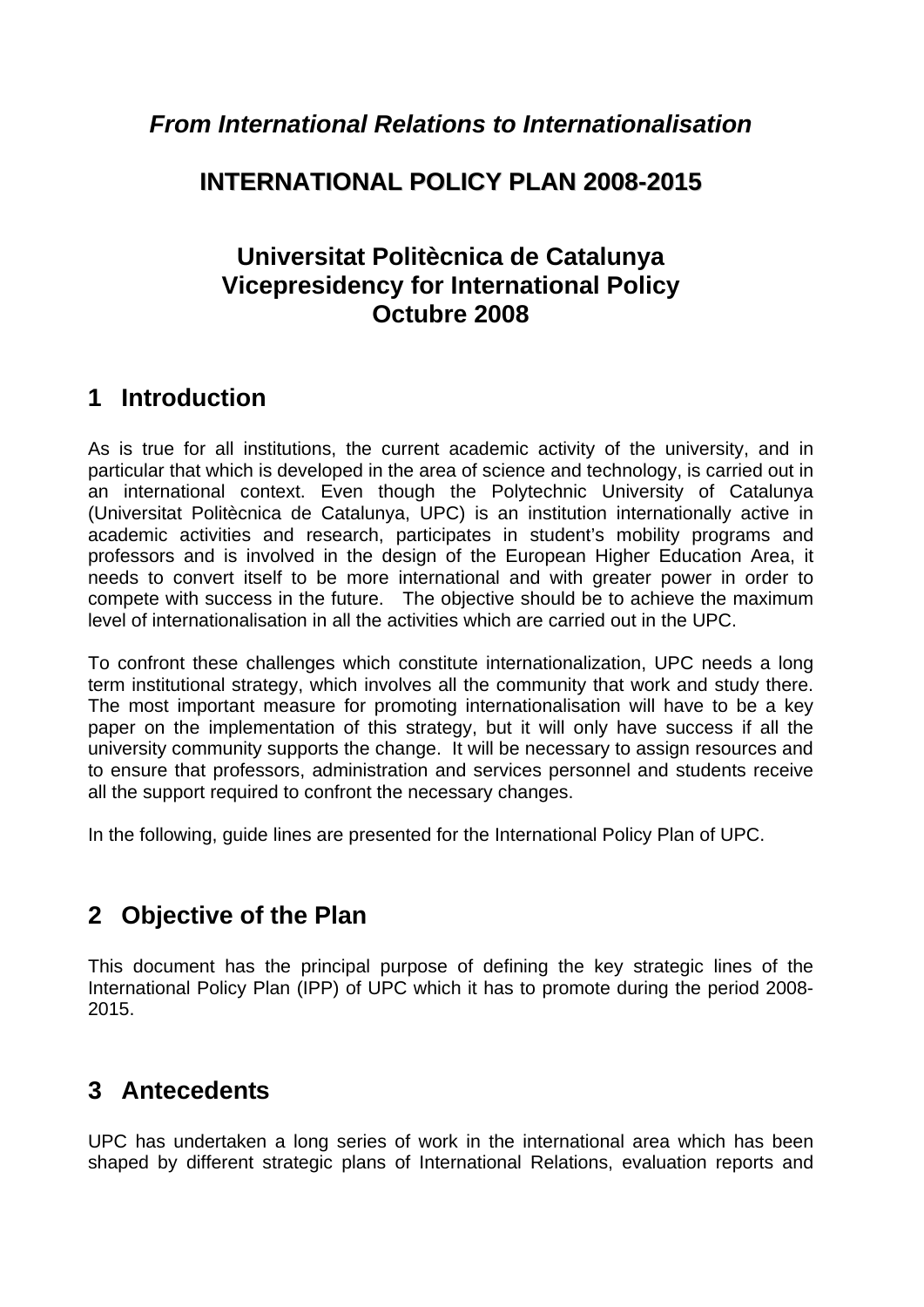action lines of government programs. Basically, the main instruments which have been used as a starting point for the definition of this International Policy Plan are as follows:

- The balance between the two previous International Relations plans of UPC: the first Plan (1996-2001) principally drove the mobility of students and of the PDI, while the second (2003-2006) was focused on aspects related to the creation of the EHEA. Both of them, as well, had in common other points of lesser priority at that time like the internationalisation of studies, the international policy of research and the contribution to development.
- The objectives of the electoral programme of the current Rector, where it reflects the intented policy in this area, emphasised various concrete proposals for the development of learning of languages and of international exchanges that are gathered together afterwards in the Governance Plan UPC10 of the month of December 2006.

The university is aware that the international dimension has to be turned into a key element in all its actions. In this context, it has carried out a profound reflection for the production of this International Policy Plan which has taken into account the institutional implications and the participation of the majority of the university community. It has define the main lines of work and the objectives which have to be achieved in this field above all taking into account, among other things, the great challenge which has confronted Spanish universities, in the face of full integration in the EHEA by the year 2010.

## **4 Methodology and analysis for the production of the plan**

To accompany the process of definition of this International Policy Plan the following actions have been developed:

- A Working Party was constituted, formed by an external expert in international relations and four members of UPC to define the principle premises and directions which the Plan has to contend with, debating and agreeing the work lines, and conducting all the processes of constructing it.
- A documental analysis was produced, up to the present time, concerning international relations in UPC starting with determining sources (strategic plans, lists of services, governance plan UPC10, evaluation reports internal and external, etc.) in addition to those produced in a first diagnosis with the objective of initiating an a posteriori analysis process and of internal and external reflection about the most relevant questions in the international context in which UPC as an institution is placed.
- Two enquiries were designed, to structure the process of analysis and refection. An enquiry of an internal character directed to the groups of the university community and the other of external character directed to members and collaborators of international university networks and to graduates of UPC. The aim of these questionnaires was to be able to obtain the opinion of different groups of the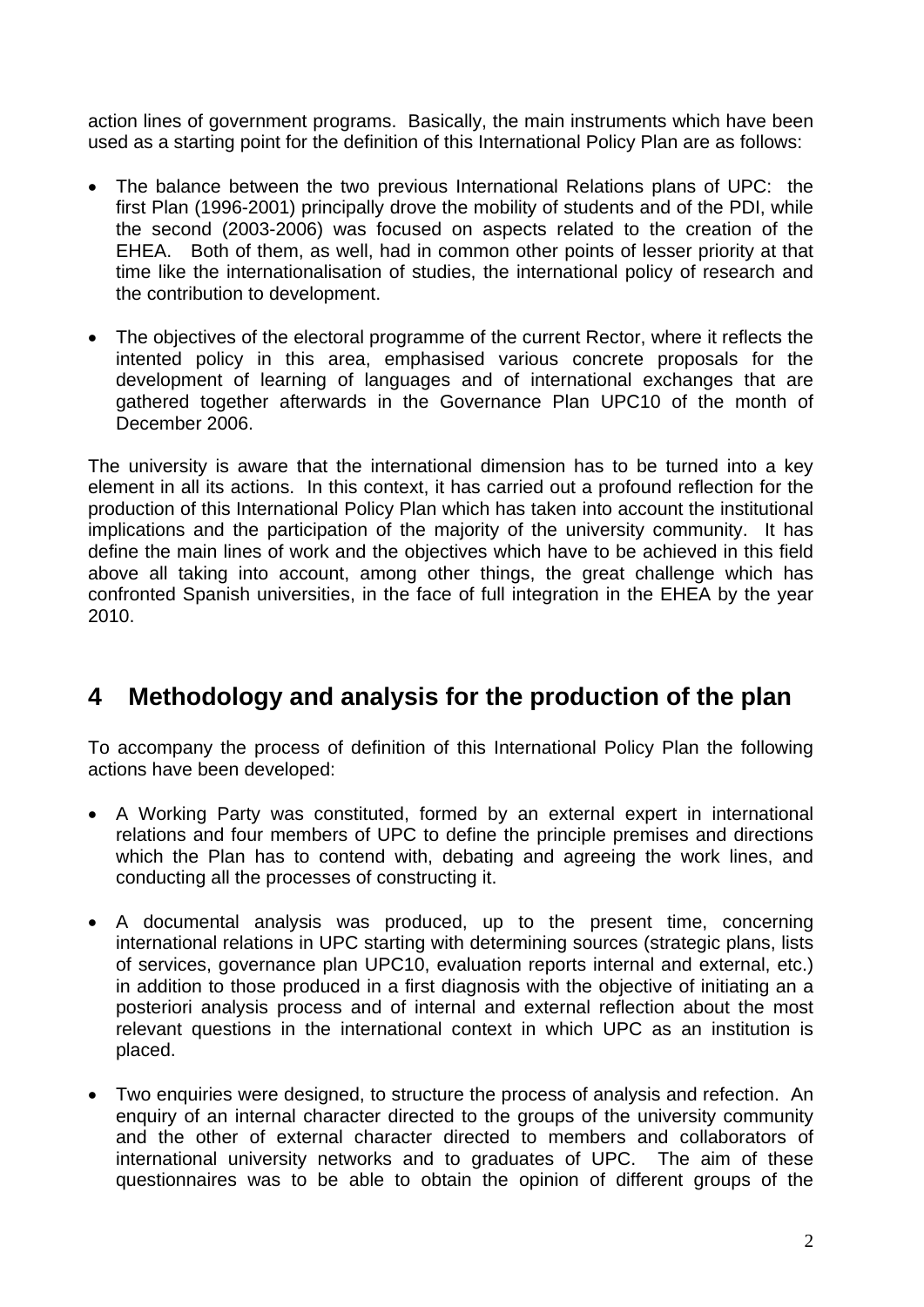- An initial diagnosis was completed starting with the analysis of the evaluations made by those consulted in the questionnaires, which served as a point of departure for the formation of the International Policy Plan.
- The initial version of the PPI was reviewed in a bilateral fashion with another two international experts. At the same time, the final version of the PPI gathered together the contributions of the Steering Committee of the University, the Group of Assessors in International Policy, the Council of Directors of Academic Centres and the Council of Directors of Departments of UPC, before, with their agreement, it was taken to the Governing Council of the University.

## **5 Diagnosis of the Current Situation**

The objective of the International Policy Plan and the strategic axes which are defined in the same section of an internal and external analysis of the actual state of internationalization of UPC and its future opportunities for transformation with an international reference, especially, at the European level.

UPC is an institution strongly linked with Catalonian society, with a great recognition in its field in Latin America and with an awareness of the need to change to adapt to the European Higher Education Area. The Governance Plan UPC10 of the University, contemplates actions of an international character in each of its axes, especially with respect to personnel, academic activity and the university and society, which already direct the priority of this theme at the highest policy level.

Additionally, there exists a framework for promoting the strategic lines of the Academic Centres, the Departments and the University Research Institutes which consider internationalisation as a field to be fostered.

The academic offer of UPC already counts with 13 masters taught totally in English, although these are focused in a few areas. Some of these are ERASMUS Mundus Masters, programs in which UPC has a prominent participation. There exist an important number of international double degrees, however these are concentrated in a few countries and a few fields. With respect to research, the participation of the groups of networks of innovation and development is high, as well as in European programs and projects, although this shows that this participation is very unequal between the different research groups of the University.

UPC possesses a good network of international strategic alliances and with a Centre of Cooperation for Development which coordinates and articulates the activity which it has, like the objective to contribute to development, and it enjoys good contacts in Europe and Latin America.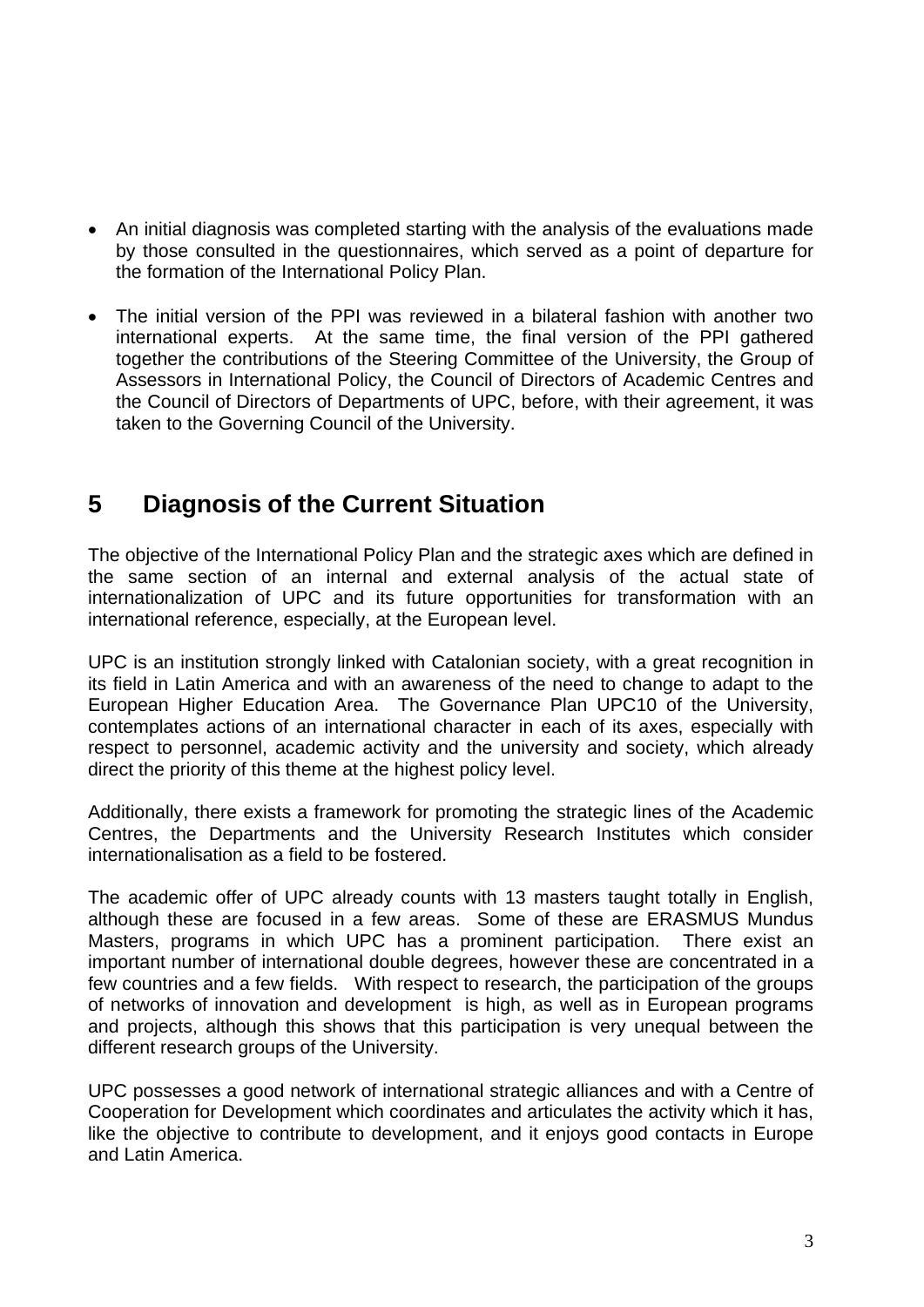The new rector team has created an appropriate budget assigned to the Vice-Rectorate of International Policy. The management has put in place a Service of International Relations which has two Offices of International Mobility which are well evaluated by the users. There also exist offices of International Relations in the distinct Schools and Faculties, although with an allocation of resources and a capacity very different in function in each of the Academic Centres.

It is clear that the University has a strong European intention, and so the implementation of the Bologna process needs to bring with it an increase in mobility of all the community. UPC, moreover, is situated in a region capable of being a central part of academic and research innovation and for this it should lead the growth of science and technology in the area. Also the city of Barcelona helps to project a modern image, dynamic, international and with high quality services.

The financial plan of the Generalitat (Catalan Government) takes into account the international mobility of students as a relevant indicator and has increased the budget of the university and of Catalan and Spanish research with the intention of augmenting academic quality, of promoting the mobility of the university community and of supporting research. In this context, it has taken advantage of the launching of the European Institute of Technology and the Knowledge and Innovation Communities, in which UPC should play a very active role. Finally, the positioning of the institution in Latin America is of very high prestige.

# **6 Strategic Axes of the Plan**

From the previous diagnosis we can take it, as has been said, that Europe and the world has to become the norm and not the exception in the development of UPC. Therefore, it seems to be an urgent necessity to take on board the principal weaknesses of the institution and the threats that surround it to establish an International Policy Plan with the objective of achieving the internationalisation of the university. Such a Plan must take advantage of the strengths of UPC and the opportunities of the present juncture to launch a promotion at the highest political level which strengthens, coordinates, publicises and acts in all fields. UPC must establish an action plan which consists of a series of planned actions and give sufficient time and resources for the full achievement of the proposed objective.

#### **6.1 Institutional International culture**

The following values must be strengthened:

From the *cultural* point of view:

• Internationalization: as a benefit for all students (including those who do not participate in a mobility programme), the graduates (also those that will develop their professional careers in Catalunya or Spain), the personnel who work in the university and UPC as an institution.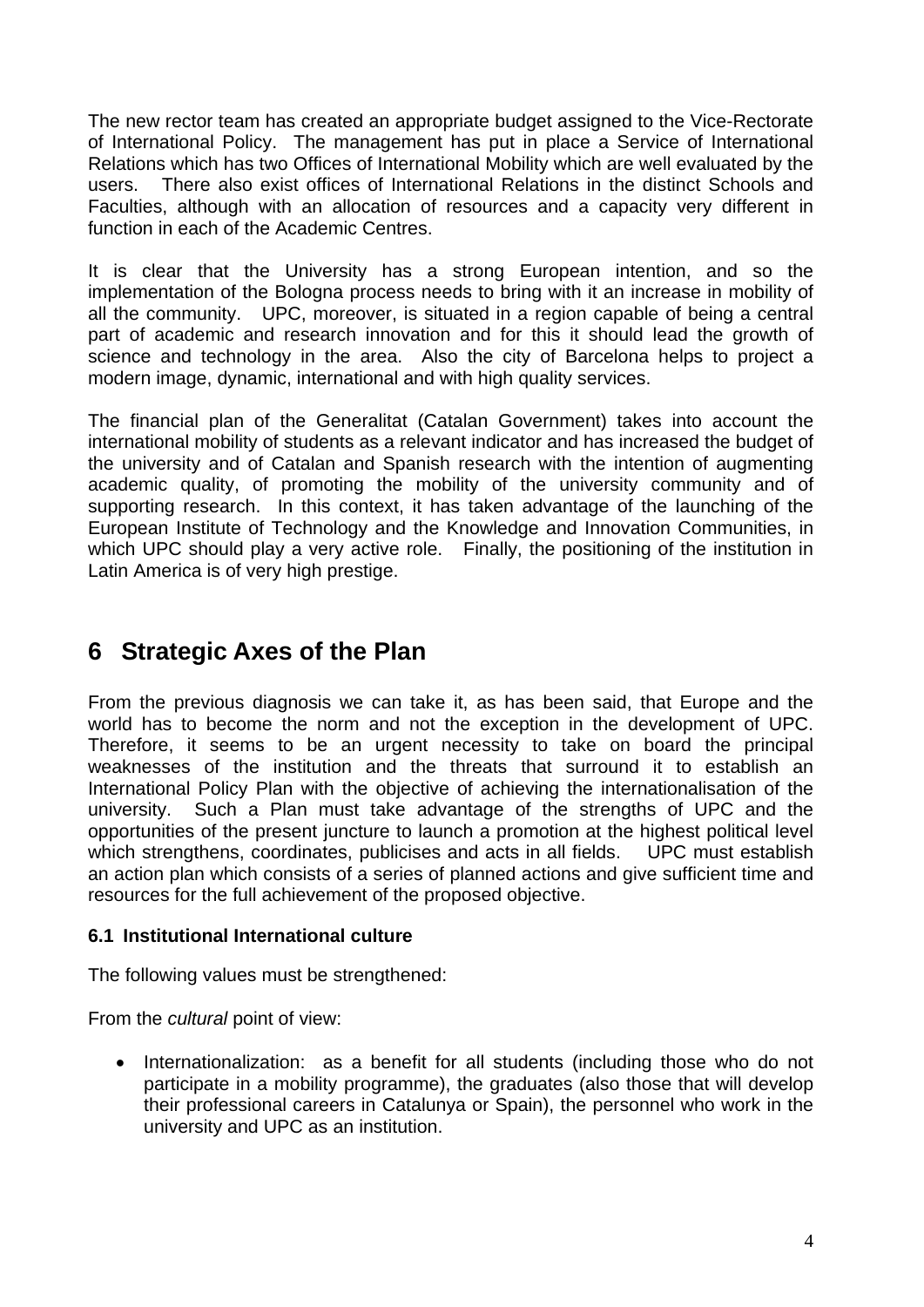- The command of languages: a truly international community is one that is able to express itself in daily life and spontaneously in different languages. An international campus provides an excellent opportunity to learn languages, to know new cultures, to confront other ways of thinking, of working and of preparing for a professional and personal life where the international dimension will not be an option but a reality.
- The design of internationalisation at home: this strategy is based on the introduction of international aspects (contents of academic subjects, assignment of teachers, support material for courses, PFC, etc.) in all education programs. We also assume that the presence of international staff on the campus and the experience of all the students and teaching staff of UPC that return to Catalunya after spending a period abroad will be taken advantage of in an organised way. To do this we should design tools directed to the different groups.

From an *institutional* point of view:

- Definition of an appropriate image and communication strategy: it is evident that an academic offer which is attractive and of high quality, and research of impact are the essential elements to project an image and general prestige. But these activities should be the accompaniments of a marketing and external communication strategy which at key times positions the university in an appropriate position.
- The promotion of the external projection of UPC: the promotion of the image of UPC abroad is a strategic objective on which all depends and which in itself produces an ensemble of favourable results, among which should be pointed out:
	- The interest of other universities to associate with UPC in networks
	- The capacity to recruit students, professors and researchers in an academic work market which is all the time more globalised and competitive
	- The international recognition of the degrees given by UPC
	- The positive evaluation of the university in applications and calls for European programs, particularly in relation to R&D groups

To contribute to this external projection, none of the following elements which allow the strategic positioning of UPC abroad should be disregarded:

- The positioning of a brand, finding a name more comprehensible at an international level than the present one of UPC.
- The design of a web with an entrance profile oriented to the international public.
- The participation in international education fairs, not only to recruit students but also to evaluate what interests the candidates.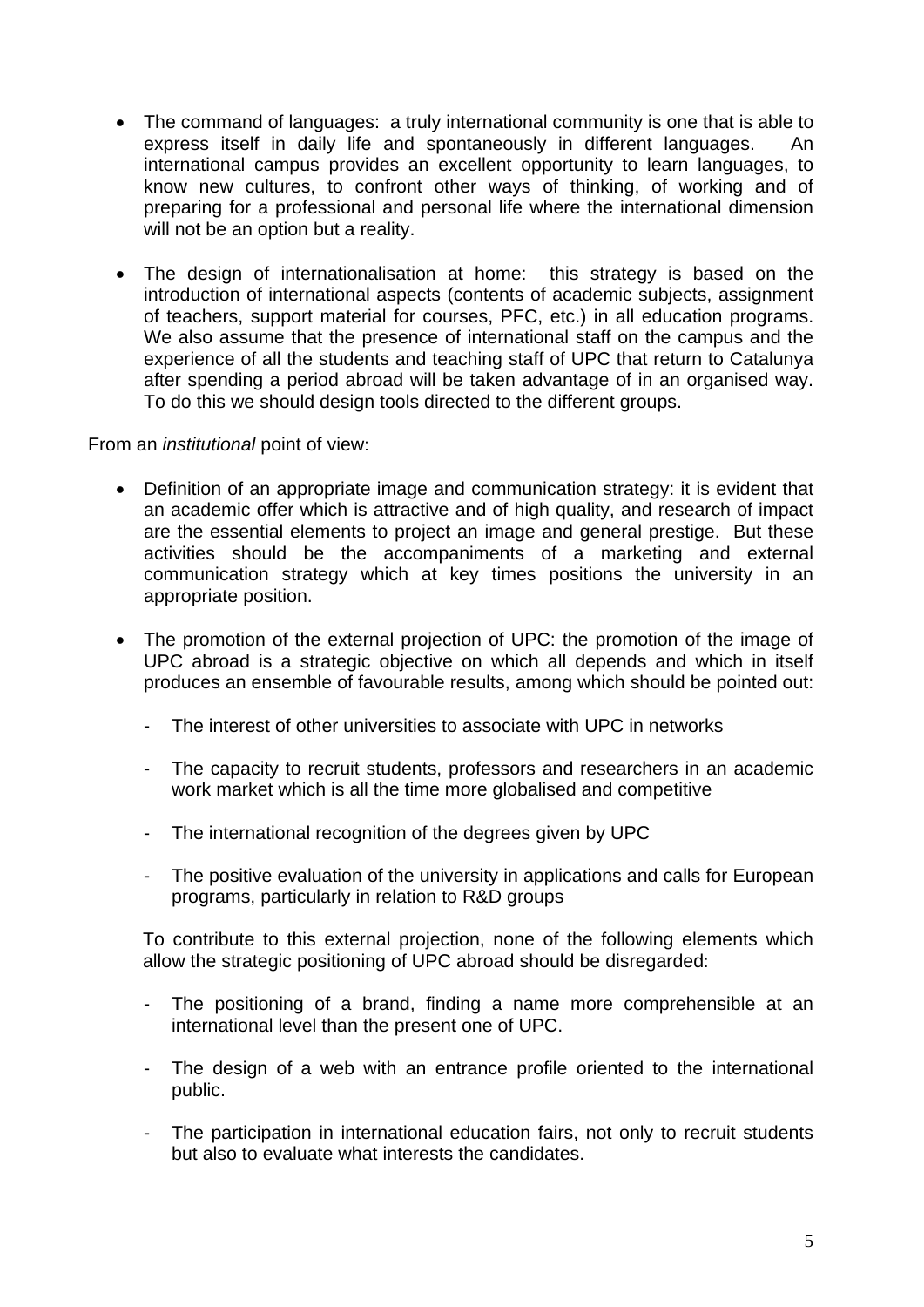- An effective and multilingual, rapid-response information team capable of responding efficiently to the requests of people interested in the institution.
- A tracking of alumni, including international graduates, with the objective of keeping them in contact with the institution and for them to act as ambassadors outside our frontiers. This point is crucial when it concerns persons going to countries where UPC is not well known, for example Asian countries, since they are able to have a strong influence on the future of the University in those places.
- A better positioning in the international prestige rankings brought about by the promotion of strategies of study of those indicators which impact on these rankings and the adoption of internal means to improve these.
- A greater participation in activities concerning accreditation of engineering programs of the European area with the objective of conferring credibility in the international sphere and reinforcing institutional attractiveness.

#### From the *operational* point of view:

- The management model of the institution: the increase in the culture of internationalization should be taken up by all persons with management responsibility in the different units of UPC. From the highest level to the operatives (the administrative personal should have capacity to call in English, to respond to requests for information in English in their area of work, give help to foreign professors and students in the library or in the different services, reimburse expenses, etc.)
- The management of International Relations: should be an area of effective help to the internationalization strategy of the university. It has to attend international visits for which it is necessary to invest in human, physical and technological resources to protect the image of a high quality international university. The consistency of international policy is a key for success, since it is not possible to develop activities with units which are not in line with the international policy of UPC as an institution. The model will be of a centralized Area of Internationalization to underline this and moreover to coordinate and encourage, its mission includes the extension of internationalisation to all of the other activities and units, and endowed with sufficient resources to project an external image of high quality to visitors. This area coordinates some of the offices on the campus, which have an operative function of welcoming international community and showing the international activities on the campus.

#### **6.2 International projection of teaching and of research**

Concerning the internationalization of the teaching programs:

The part of university activities most visible in the European and international area is the set of teaching programs and of research which is developed in a university. This determines in a very significant way the image of the institution and, as a consequence,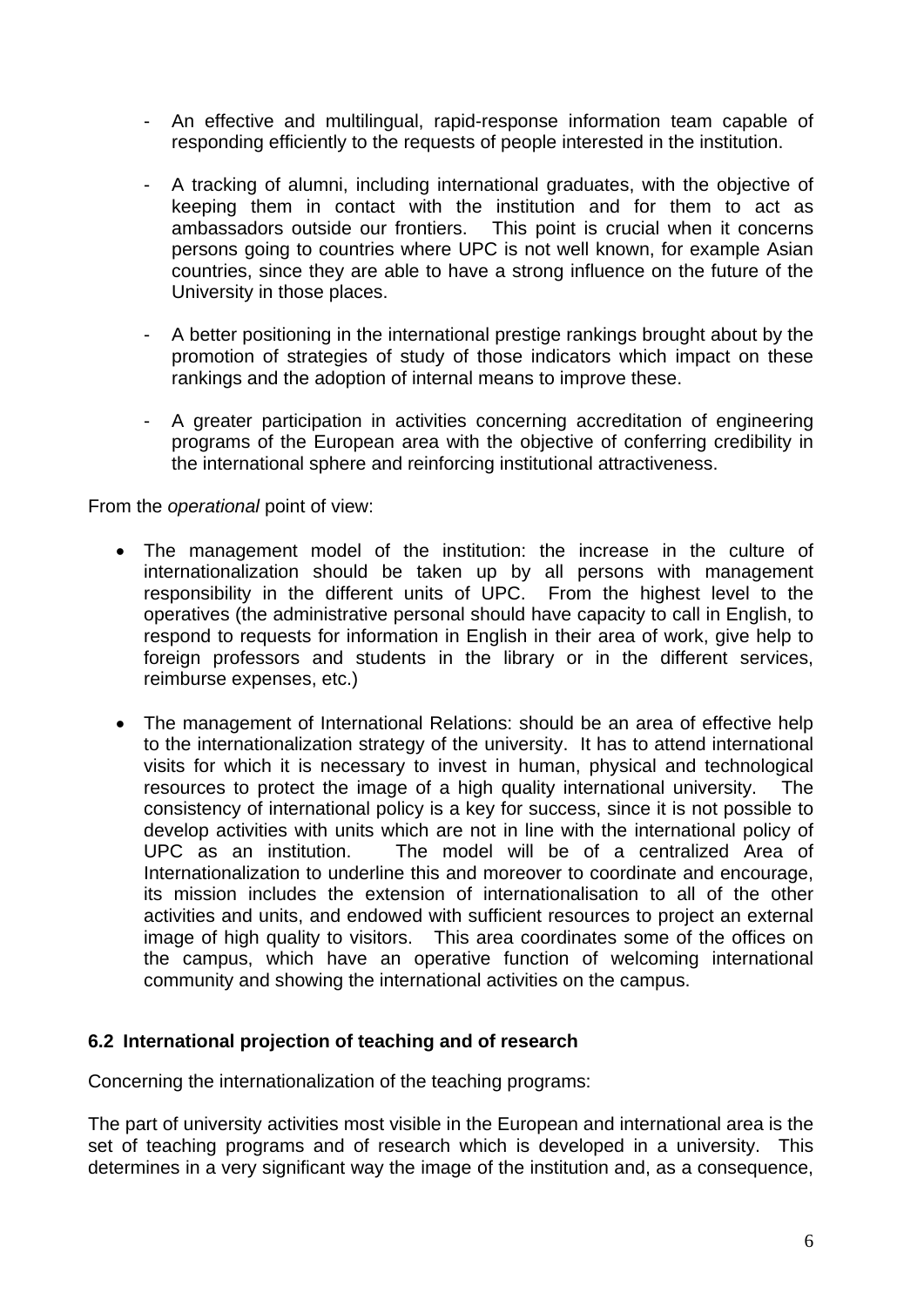the effectiveness of its international relations. It is essential that the teaching offer, which has a direct impact on the international projection of the institution, will be the result of a decision of the institution and not a list of individual initiatives from professors or departments. Because of this, the different levels of study have to be considered separately in taking strategic decisions.

- Undergraduate: is the offer which responds to the regional demands and in which most of the students come from Catalunya. The courses are taught principally in Catalan and Spanish and its mission is formative, cultural, social and regional. This does not mean that it should not be internationalised, but it has to have a different strategy to the rest, favoring, in general, horizontal mobility and *internationalisation* at home. The model to be followed should be based on an offer of a few undergraduate degrees with a variety of combinations in recent years, which allows the determinion of specialisation which corresponds to the degree title of each student.
- Master: this level is the key for the European and international future of the institution; it is the level which is the most attractive internationally and in which the competition between universities to attract the best students is greater. The students of this level are those who do research in the laboratories and construct the image of UPC in the Europe of Knowledge. For these, it is important that the offer of Masters responds to an explicitly institutional policy. There is no need to be excessive and each one should have a specific function which meets with the institutional projection in the European area. The present situation is ambiguous; it already coexist official Masters and non-official Masters which carry 60, 90 or 120 ECTS credits. It is positive that UPC has Masters of 90 or 120 ECTS credits, when in Spain there is a tendency to limit provision to minimalist Masters of 60 credits, whose future, European and international recognition, is not guaranteed. To strengthen the future, it will be necessary to clarify the panorama of present formative offers and for these it is suggested to keep an offer with the maximum academic coverage. At this level of study, the regional function of UPC could consist in convince foreign students to choose Catalunya for the quality of the offer and in attracting talent for studying and developing its activity in providing a qualified labour-force, increasing the potential to innovate of the region and providing *attractive* arguments to the best professors and researchers and to companies to lean towards Catalunya as a place for establishing their headquarters.
- Doctorate: its area is always more global, and for this it is necessary to compete with all other institutions at a global level to attract the best students, professors and researchers. The creation of a *Graduate School* which jointly coordinates, manage and makes visible the academic offer at this level and generates an atmosphere of quality and international contact between those researchers offering this area to favour the recruitment of talent, at the same time it would serve for arranging the academic offer of Masters and providing a single access point in order to entry to official postgraduate studies.

Concerning the internationalisation of research: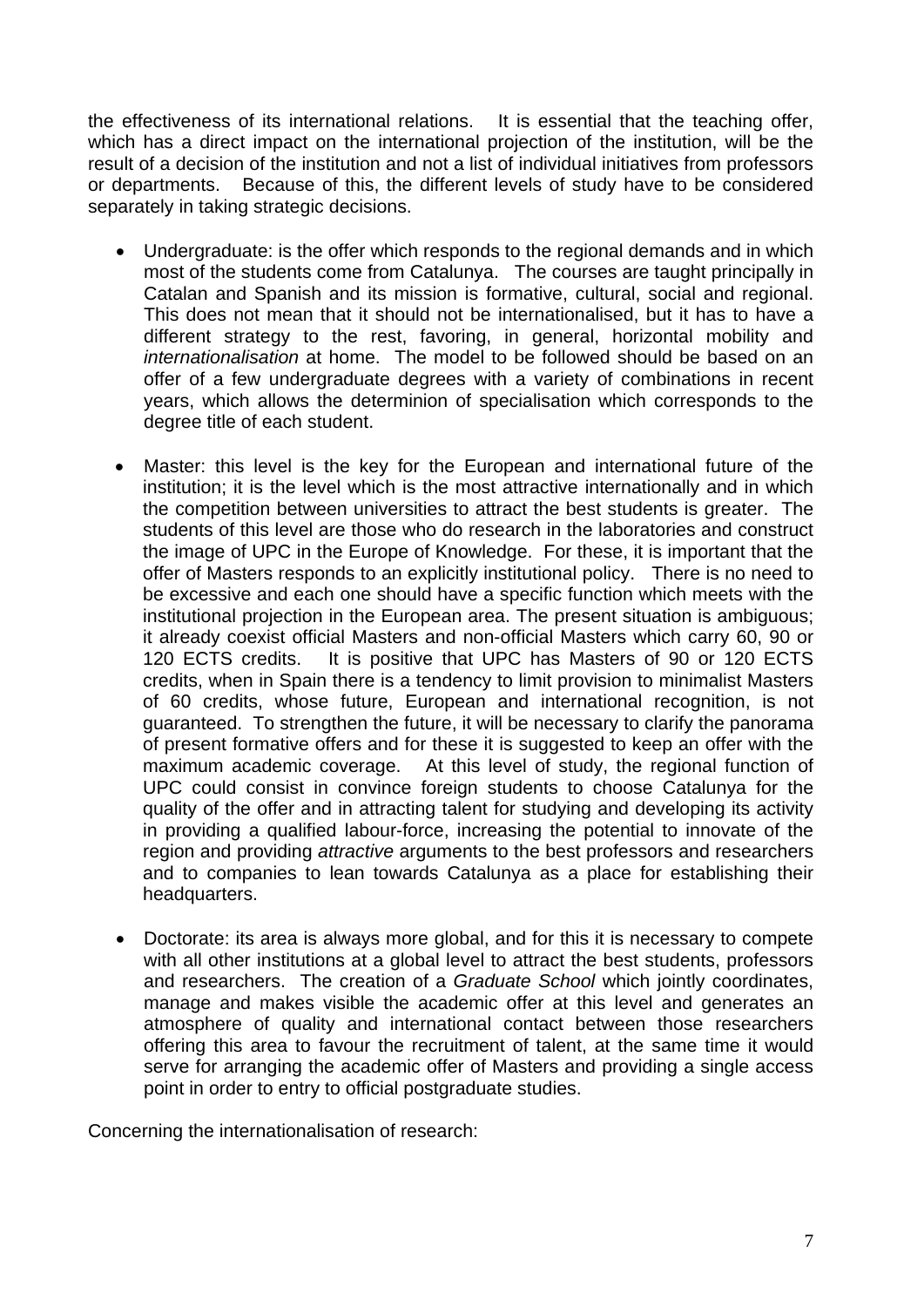Research activity of high quality is inherently international, given that advancing the frontiers of knowledge is made with reference to the state of art at a world level. To maintain and advance the excellence of research at UPC is, therefore, to demand the maximum in maintaining international relations and in a capacity of excellent cooperation on a global scale.

The indicators of international research activity of UPC, in the period 2003-2006, shows a dedication to the international impact of the different activities. Clearly, an increasing scientific production of high quality is one of the major components of a competitive UPC, as well as one of the major assets for projecting the image of UPC globally, including in the diverse "rankings" which are going to multiply in the coming decade.

In this aspect of internationalisation, it is difficult to direct the institutional strategy in the field of research, seeing that in this area, the activity generates its own researchers and the institutional function should be limited to incentivising, supplying the best conditions to carry out their work productively, to disseminate and to give maximum visibility to the groups which generate knowledge and transfer of technology.

As was pointed out previously, the project of a real *Graduate School*, should be conceived in this sense, multidisciplinary, European and international (with the requirement to communicate in English and having cooperation and mobility with several foreign centres) and strongly linked with the Catalan economy in its international dimension, in a the manner which can include the source of R&D. Activities at postdoctoral level should be taken into account and are able to serve as a platform for complementing the model of the doctorate and master which exists in Spain.

UPC counts with departments, institutes, its own research centres, consortia, participants, units of a distinct nature, etc. which undertake academic activities and R&D and which have their own research, technical and administrative personnel. It is important that their activities at an international level are empowered, harmonised and consolidated with UPC thus contributing to the spreading of the image of UPC as a global organisation.

#### **6.3 International Relations**

This section joins together the activities that normally are grouped under the term *International Relations* or, in a little wider sense, of *International Policy*. That is to say, the external cooperation activities of UPC in all its campuses, the mobility of personnel and students from and to UPC and it should act in conjunction with communication activities which have the objective of promoting and managing the image of UPC in the European and international fields. The management of these activities will be a key element in placing the strategic objectives of the institution in their cultural, social and economic contexts, principally in those that refer to:

- Cooperation in networks: UPC is integrated in various university networks of great importance, a factor which should be taken care of and developed to extract the maximum advantage.
- The mobility of students: is one of the strongest points of the University but it has to put in place a quantitative increase of the mobility in both directions, a